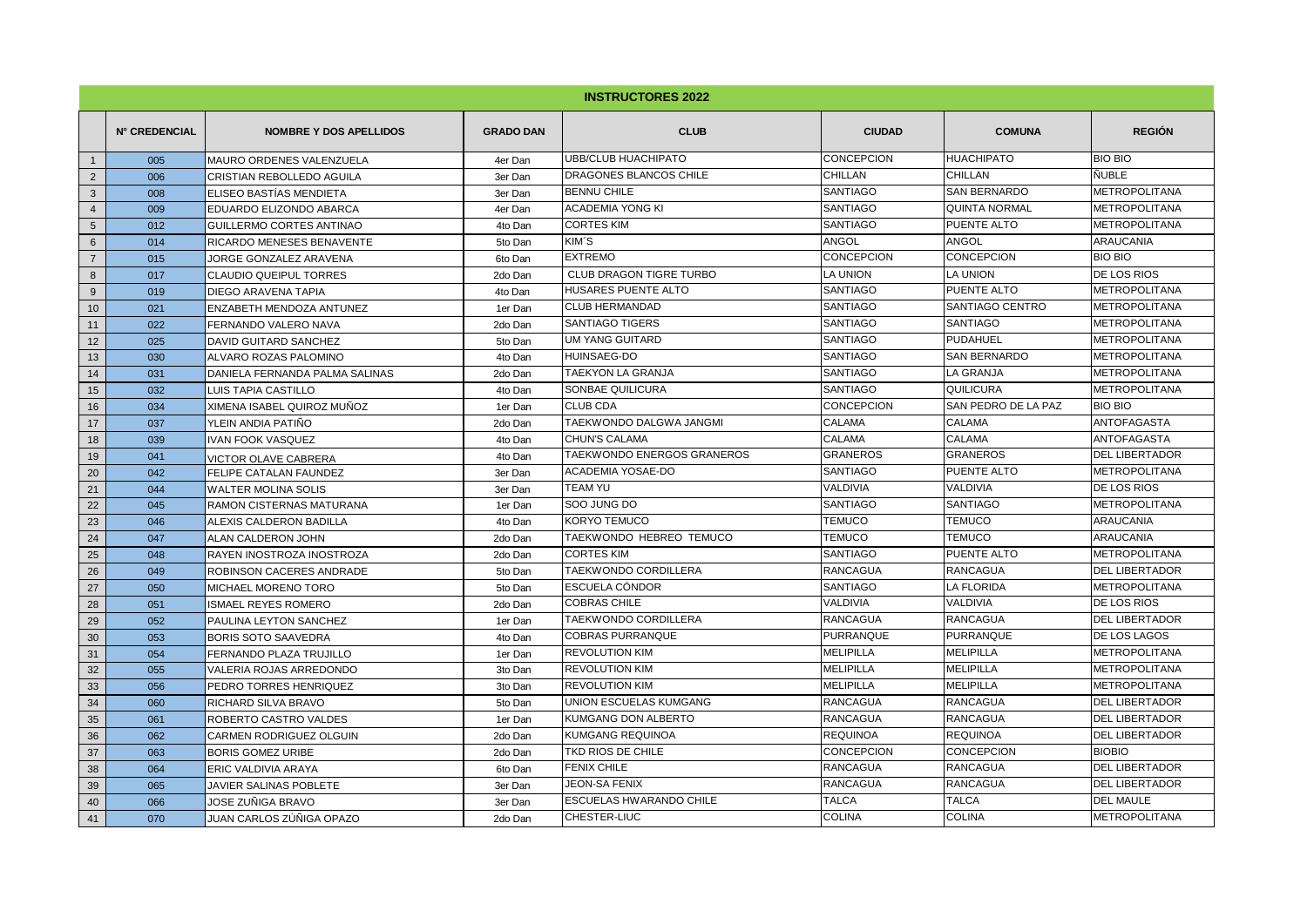| 42 | 073 | NICOLAS CALDERON ARAVENA          | 3er Dan | <b>NAEKI DUL</b>                     | <b>SANTIAGO</b>     | PUENTE ALTO         | METROPOLITANA         |
|----|-----|-----------------------------------|---------|--------------------------------------|---------------------|---------------------|-----------------------|
| 43 | 075 | JEAN SEGURA SALGADO               | 1er Dan | <b>NAEKI</b>                         | <b>SANTIAGO</b>     | LA FLORIDA          | <b>METROPOLITANA</b>  |
| 44 | 077 | ALEJANDRO SAAVEDRA CONCHA         | 4to Dan | ASOC. DE TAEKWONDO REGION DEL BIOBIO | <b>CONCEPCION</b>   | SAN PEDRO DE LA PAZ | <b>BIOBIO</b>         |
| 45 | 080 | VICTORIA ÁLVAREZ ACUÑA            | 3er Dan | PALACIO DEL DEPORTE                  | <b>CONCEPCION</b>   | <b>TALCAHUANO</b>   | <b>BIOBIO</b>         |
| 46 | 081 | KAREN VARELA BARRA                | 2do Dan | <b>COBRAS PANGUIPULLI</b>            | <b>PANGUIPULLI</b>  | PANGUIPULLI         | DE LOS RIOS           |
| 47 | 082 | CRISTIAN GUTIERREZ MORALES        | 3er Dan | <b>JEON-SA FENIX CHILE</b>           | <b>RANCAGUA</b>     | <b>RANCAGUA</b>     | <b>DEL LIBERTADOR</b> |
| 48 | 083 | CAMILO ÁVILA MUÑOZ                | 1er Dan | CLUB DE TKD CHEBIPOM LOS LAGOS       | LOS LAGOS           | LOS LAGOS           | <b>DE LOS RIOS</b>    |
| 49 | 084 | GONZALO PEREZ CONTRERAS           | 3er Dan | <b>CLUB MOOGA</b>                    | SANTIAGO            | LA FLORIDA          | <b>METROPOLITANA</b>  |
| 50 | 085 | CHRISTIAN GUZMAN VALVERDE         | 5to Dan | <b>CLUB MOOGA</b>                    | SANTIAGO            | PUENTE ALTO         | <b>METROPOLITANA</b>  |
| 51 | 086 | <b>CESAR PINO VERA</b>            | 4to Dan | <b>TAEKWONDO DRAGONES</b>            | <b>LOS ANGELES</b>  | <b>LOS ANGELES</b>  | <b>BIOBIO</b>         |
| 52 | 087 | JHONNY GUIM NARANJO               | 2do Dan | <b>CLUB MOOGA</b>                    | <b>SANTIAGO</b>     | PUENTE ALTO         | <b>METROPOLITANA</b>  |
| 53 | 088 | JIMMY RETAMAL GACITUA             | 4to Dan | <b>FENIX BULNES</b>                  | <b>BULNES</b>       | <b>BULNES</b>       | <b>ÑUBLE</b>          |
| 54 | 089 | ALEX GABRIEL VARGAS ABARCA        | 3er Dan | <b>JIHYE TAEKWONDO</b>               | PUERTO MONTT        | PUERTO MONTT        | DE LOS LAGOS          |
| 55 | 091 | FELIPE REBOLLEDO NUÑEZ            | 3er Dan | HAN MOO                              | QUILPUE             | QUILPUE             | <b>VALPARAISO</b>     |
| 56 | 093 | IVONNE CAROLINA GAETE ALVARADO    | 1er Dan | TAEKWONDO BLACK ROAR                 | <b>MELIPILLA</b>    | <b>MELIPILLA</b>    | <b>METROPOLITANA</b>  |
| 57 | 094 | JOSE STEWEN VELASQUEZ             | 2do Dan | <b>CLUB MOOGA</b>                    | SANTIAGO            | LA FLORIDA          | <b>METROPOLITANA</b>  |
| 58 | 095 | OSCAR ARIAS GODOY                 | 1er Dan | <b>CLUB MOOGA</b>                    | <b>SANTIAGO</b>     | PUENTE ALTO         | <b>METROPOLITANA</b>  |
| 59 | 096 | <b>MANUEL JARA BAO</b>            | 6to Dan | DRAGONES BLANCOS CHILE               | <b>CHILLAN</b>      | CHILLAN             | <b>ÑUBLE</b>          |
| 60 | 098 | ESTEBAN ORELLANA ESCARES          | 3er Dan | DRAGONES BLANCOS PORTEZUELO          | <b>PORTEZUELO</b>   | <b>PORTEZUELO</b>   | ÑUBLE                 |
| 61 | 099 | JOSE FUENTEALBA ARROYO            | 3er Dan | DB ESPÍRITU SAMURAI                  | <b>CHILLAN</b>      | CHILLAN             | <b>ÑUBLE</b>          |
| 62 | 101 | ALFREDO MORFFE BRUZUAL            | 1er Dan | ACADEMIA DE TAEKWONDO TIGER TEAM     | <b>SANTIAGO</b>     | PUDAHUEL            | <b>METROPOLITANA</b>  |
| 63 | 102 | HERNAN CASTRO MILLAR              | 6to Dan | ACADEMIA IN NAE PUERTO VARAS         | <b>PUERTO VARAS</b> | PUERTO VARAS        | DE LOS LAGOS          |
| 64 | 103 | ELIZABETH MUÑOZ ORELLANA          | 5to Dan | ESCUEL TAEKWONDO KIMS ÑUBLE          | <b>CHILLAN</b>      | CHILLAN             | <b>ÑUBLE</b>          |
| 65 | 104 | ALEJANDRO ALLENDE ARANCIBIA       | 4to Dan | <b>ILYEO</b>                         | SANTIAGO            | ÑUÑOA               | METROPOLITANA         |
| 66 | 105 | <b>IGNACIO FLORES CARRASCO</b>    | 5to Dan | <b>FLORES KI CHILE</b>               | <b>SANTIAGO</b>     | <b>CERRO NAVIA</b>  | <b>METROPOLITANA</b>  |
| 67 | 106 | HELMUTH ZILLER DONOSO             | 5to Dan | <b>MUYEDO</b>                        | <b>SAN JAVIER</b>   | <b>SAN JAVIER</b>   | <b>MAULE</b>          |
| 68 | 109 | PEDRO OBANDO HUALA                | 4to Dan | TAEKWONDO COBRAS QUELLÓN             | QUELLÓN             | QUELLÓN             | DE LOS LAGOS          |
| 69 | 110 | RODRIGO SANCHEZ SALINAS           | 5to Dan | <b>HYEON-MU</b>                      | <b>CHIMBARONGO</b>  | CHIMBARONGO         | <b>DEL LIBERTADOR</b> |
| 70 | 111 | ULISES BAEZA FARIÑA               | 3er Dan | ACADEMIA BAEZA KIM                   | <b>CONCEPCION</b>   | CONCEPCION          | <b>BIO BIO</b>        |
| 71 | 112 | LUIS VERGARA ESCOBAR              | 7to Dan | ACADEMIA KIMS LAJA                   | LAJA                | LAJA                | <b>BIO BIO</b>        |
| 72 | 113 | CAMILA CAMPOS ESTRADA             | 3er Dan | YUSAN ANGOL                          | ANGOL               | ANGOL               | <b>ARAUCANIA</b>      |
| 73 | 114 | DANILO CACERES CABALLERO          | 4to Dan | <b>SEDAE GENESIS</b>                 | <b>SANTIAGO</b>     | PUENTE ALTO         | <b>METROPOLITANA</b>  |
| 74 | 115 | <b>ERNESTO REYES GALLEGUILLOS</b> | 5to Dan | <b>CHON-JI</b>                       | SANTIAGO            | <b>SANTIAGO</b>     | <b>METROPOLITANA</b>  |
| 75 | 116 | LUIS SOTO DIAZ                    | 4to Dan | LUIS ANIMAL SOTO                     | <b>SANTIAGO</b>     | CONCHALI            | <b>METROPOLITANA</b>  |
| 76 | 118 | JOSE GALARCE BARRIA               | 5to Dan | TAEBEK                               | <b>RANCAGUA</b>     | RANCAGUA            | <b>DEL LIBERTADOR</b> |
| 77 | 119 | ALEXIS SALAZAR MUÑOZ              | 5to Dan | CHITAEDO KWAN                        | <b>SANTIAGO</b>     | PUENTE ALTO         | <b>METROPOLITANA</b>  |
| 78 | 120 | ROLANDO MELILLANCA PEÑA           | 1er Dan | TAEKWONDO RIACHUELO                  | <b>OSORNO</b>       | RIO NEGRO           | DE LOS LAGOS          |
| 79 | 121 | <b>GABRIEL GUTIERREZ MEDEL</b>    | 2do Dan | TAEKWONDO ANGUITA                    | <b>SANTIAGO</b>     | SAN BERNARDO        | METROPOLITANA         |
| 80 | 122 | GUILLERMO RIOS AGUILAR            | 3er Dan | NAHUEL AUKAN DO                      | <b>SANTIAGO</b>     | <b>SAN BERNARDO</b> | <b>METROPOLITANA</b>  |
| 81 | 123 | ANGELO RAMOS ANGEL                | 3er Dan | DOJANG KORIO ATACAMA                 | <b>COPIAPO</b>      | <b>COPIAPO</b>      | <b>ATACAMA</b>        |
| 82 | 124 | SANTIAGO RIOS HERRERA             | 1er Dan | <b>MUYEDO</b>                        | <b>SAN JAVIER</b>   | <b>SAN JAVIER</b>   | <b>MAULE</b>          |
| 83 | 125 | NELSON ARAYA NÜÑEZ                | 3er Dan | SAMJOKO - KI                         | <b>SANTIAGO</b>     | QUILICURA           | <b>METROPOLITANA</b>  |
| 84 | 126 | ALBERTO PARRAGUIRRE INZUNZA       | 2do Dan | <b>JEONSADUEL</b>                    | <b>SANTIAGO</b>     | SANTIAGO            | <b>METROPOLITANA</b>  |
| 85 | 129 | <b>BELEN PEREZ VARGAS</b>         | 2do Dan | <b>TAEKWONDO TAEDO</b>               | <b>SANTIAGO</b>     | EL BOSQUE           | <b>METROPOLITANA</b>  |
| 86 | 131 | PATRICIO BAEZA SAN MARTIN         | 3er Dan | TEAM CBK ACADEMY                     | <b>SANTIAGO</b>     | LA FLORIDA          | <b>METROPOLITANA</b>  |